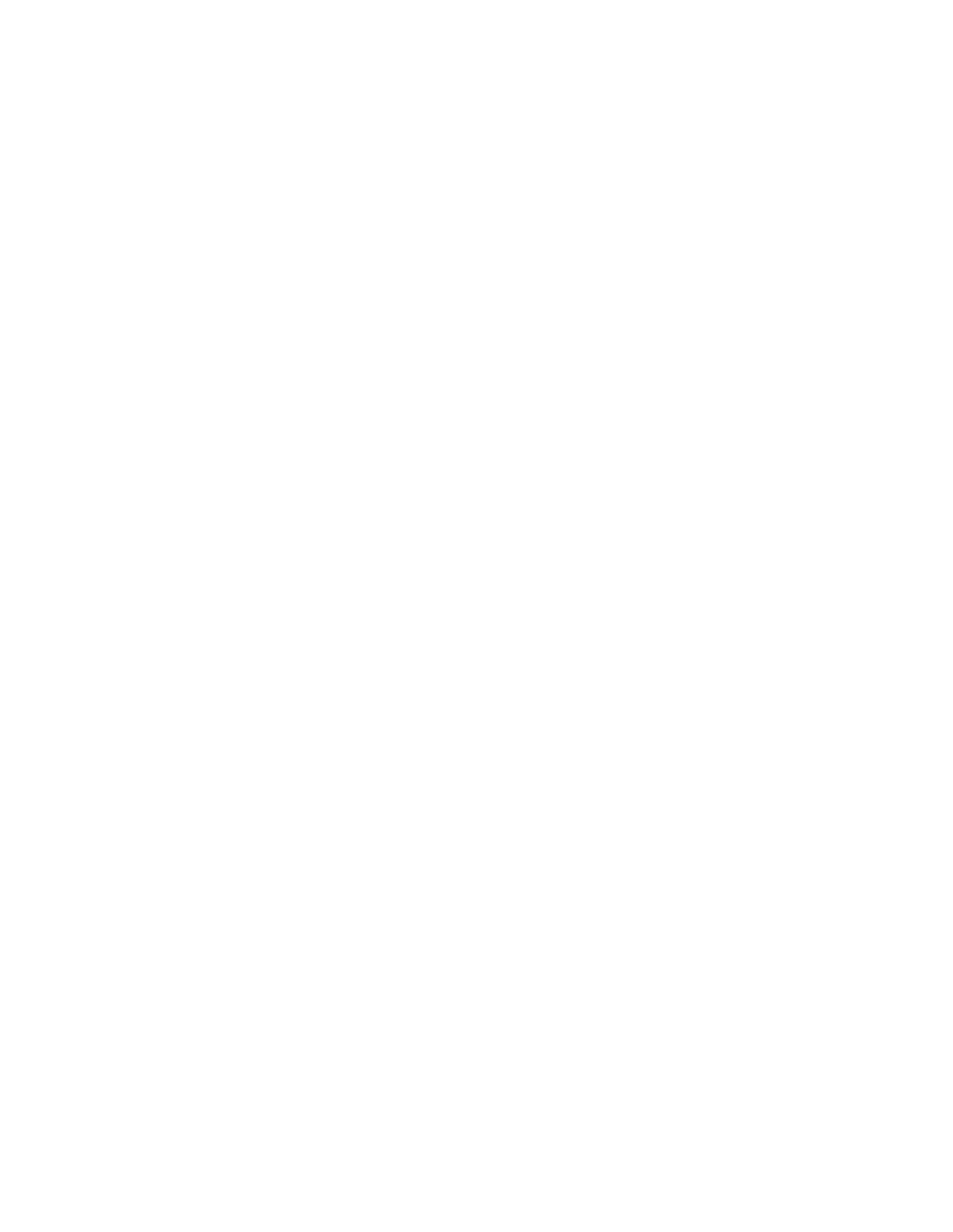# Quasi-Hamiltonian Structure and Hojman Construction

José Cariñena<sup>†</sup>, Partha Guha<sup>‡</sup> and Manuel Rañada<sup>†</sup>

<sup>†</sup> Departamento de Física Teórica Facultad de Ciencias Universidad de Zaragoza 50009, Zaragoza, SPAIN

‡ Max Planck Institute for Mathematics in the Sciences Inselstrasse 22, D-04103 Leipzig GERMANY

and

S.N. Bose National Centre for Basic Sciences JD Block, Sector-3, Salt Lake Calcutta-700098, INDIA.

#### Abstract

Given a smooth vector field  $\Gamma$  and assuming the knowledge of an infinitesimal symmetry X, Hojman [J. Phys. A 29 (1996), no. 3, 667–674] proposed a method for finding both a Poisson tensor and a function H such that  $\Gamma$  is the corresponding Hamiltonian system. In this paper we approach the problem from geometrical point of view. The geometrization leads to the clarification of several concepts and methods used in Hojman's paper. In particular the relationship between the nonstandard Hamiltonian structure proposed by Hojman and the degenerate quasi-Hamiltonian structures introduced by Crampin and Sarlet [J.Math.Phys 43 (2002) 2505-2517] is unveiled in this paper. We also provide some applications of our construction.

Mathematical Classification: Primary: 37J35, Secondary: 70H06.

Keywords: Poisson bivector, quasi Hamiltonian, KdV.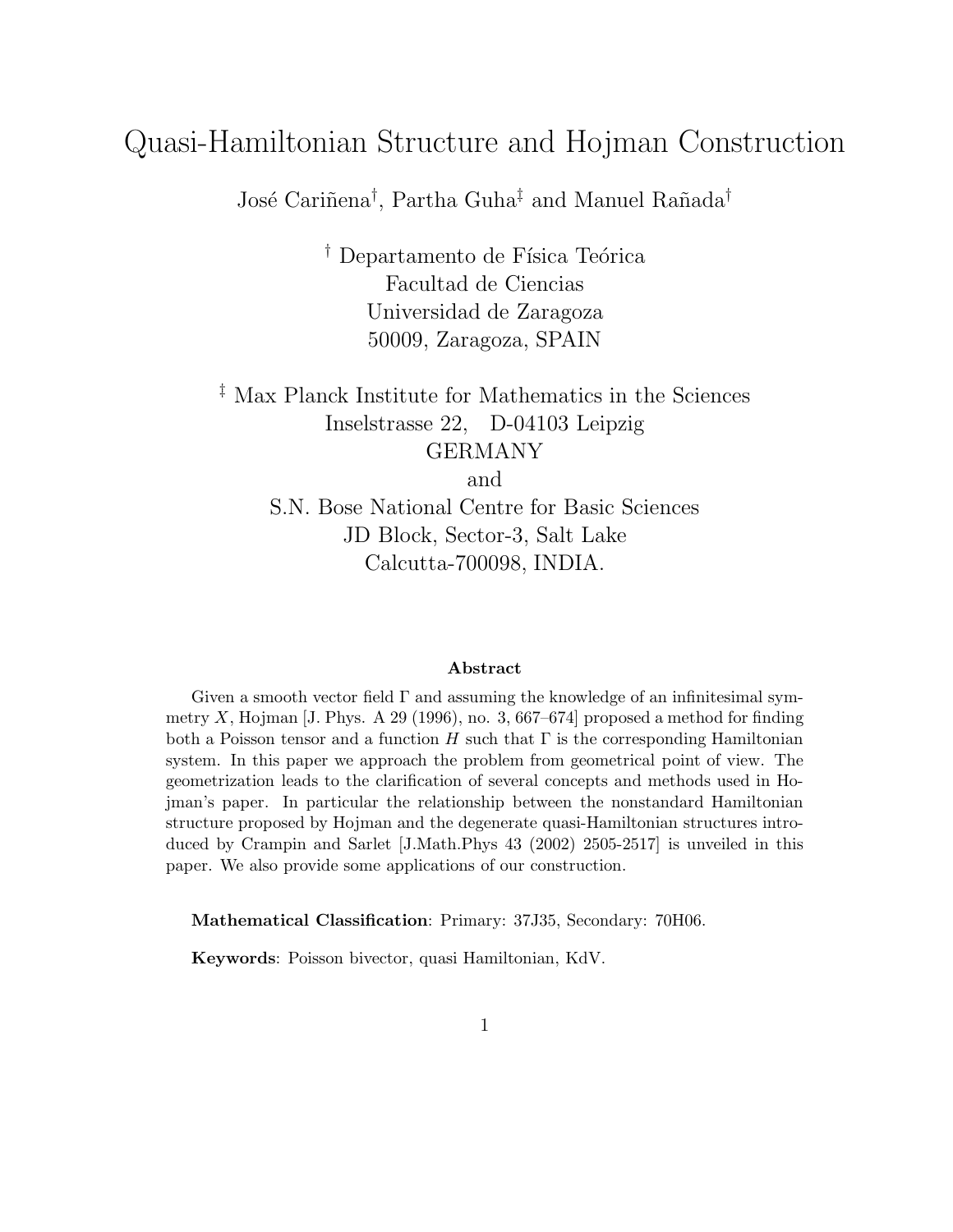#### 1 Introduction

About a decade ago Hojman [12] proposed a general technique to find a Hamiltonian structure for a given equation of motion using one infinitesimal symmetry transformation and one constant of motion. This method to construct Hamiltonian structures applies for system of both ordinary and partial differential equations.

Afterwards Hojman gave several examples [11, 14] of the construction of such Hamiltonian structures for dynamical systems in field theory without using any Lagrangian. This method includes a procedure for increasing the rank of the resulting (very singular) Poisson Bracket by using additional symmetries.

The standard way to construct Hamiltonian theories can be found in numerous textbooks. It starts from a regular Lagrangian and the Legendre transformation is used to define momenta and a Hamiltonian function. This is not the most general situation and actually there has been a tremendous interest in studying nonstandard approaches to produce Hamiltonian structures starting from the equations only, without using a Lagrangian, and for instance the minimal coupling can be obtained under some locality assumptions [2, 4, 10].

In the most general construction the knowledge of a Lagrangian is not at all necessary. Hojman's method works even when the Lagrangian description fails to exist because the method needs only the knowledge of a constant of motion and a solution of the infinitesimal symmetry equation. Note that the choice of the symmetry vector field needed to define the Poisson matrix is determined solely by the requirement of getting a nonvanishing deformation of the Hamiltonian for a given H.

The main aim of this article is to explore the geometry of Hojman's construction and its close relationship with the degenerate quasi-Hamiltonian theory proposed by Crampin and Sarlet [7]. They demonstrated how to represent a cofactor system as a Hamiltonian vector field with respect to a Poisson structure defined on an extended manifold. This method illustrated the generalization of the work on Euclidean spaces of Lundmark [17] and involves an application of quasi-Hamiltonian systems. A vector field  $Z$  on a manifold  $M$  is said to be quasi-Hamiltonian with respect to a Poisson bivector II with a corresponding linear map  $\hat{\Pi} = \Pi^{\sharp} : \bigwedge^1(M) \to \mathfrak{X}(M)$  if  $FZ = -\hat{\Pi}(dH)$  for some functions  $F$  and  $H$  on  $M$  with  $F$  nonvanishing. Then

$$
\tilde{\Pi} = \Pi + (Z + zF^{-1} \widehat{\Pi}(dF)) \wedge \frac{\partial}{\partial z}
$$

is a Poisson bivector on  $M \times \mathbb{R}$  [7]. We further discuss these structures with an illustration.

This paper is organized as follows: In Section 2 we review Hojman's construction of a Poisson structure out of a symmetry and a conservation law of a dynamical system. We give a geometrical description of Hojman's construction in Section 3. In other words we explore a more geometrical approach to Hojman's problem. The case of partial differential equations and classical field theory is analysed in Section 4 and the theory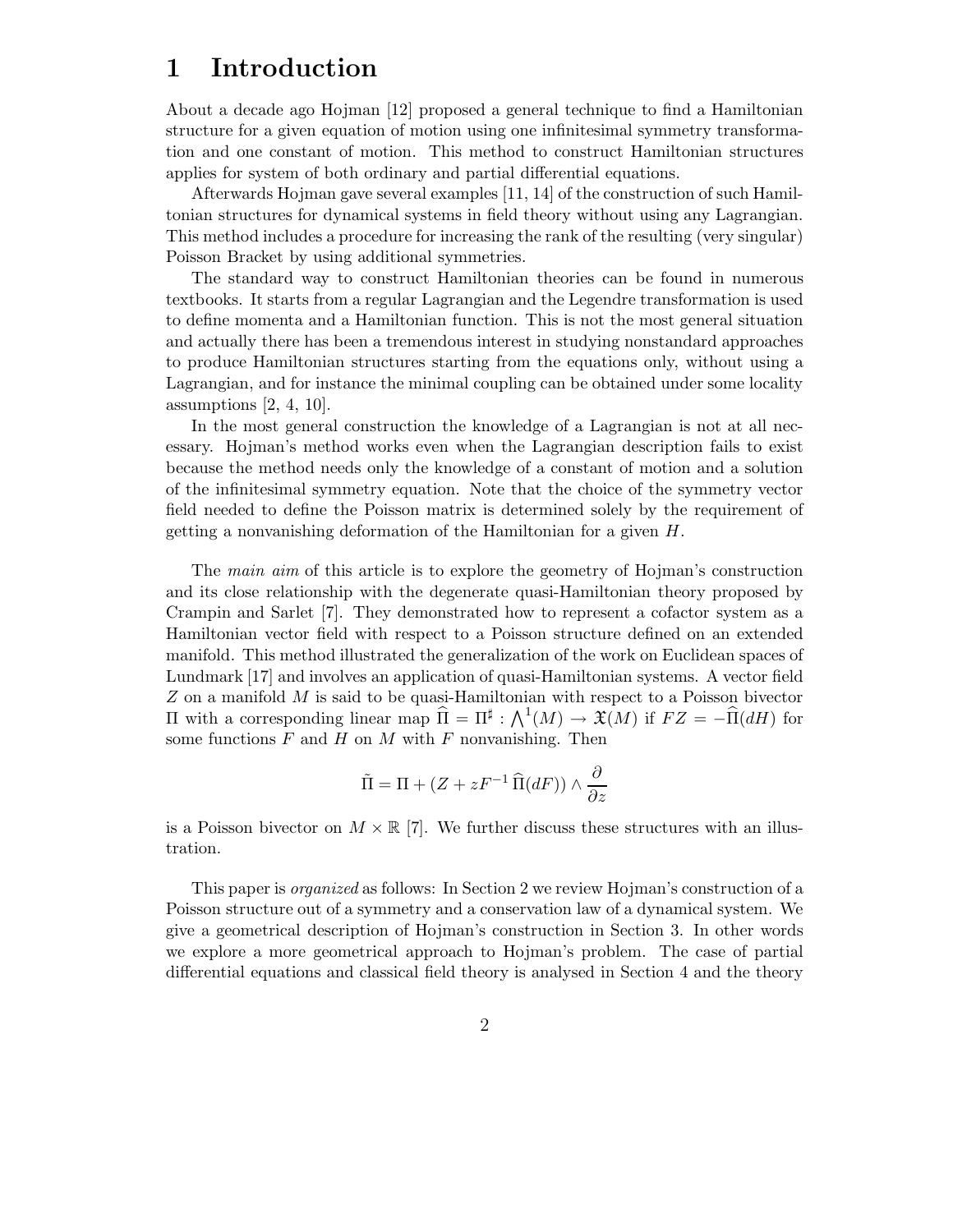is illustrated with some examples. Section 5 is devoted to quasi-Hamiltonian structures and to discussing its connection with degenerate quasi-Hamiltonian structure. The example of KdV equation is given in Section 6. We finish our paper with a modest conclusion in Section 7.

### 2 Hojman's Construction

In this section we present a rapid introduction to Hojman's construction. Consider an autonomous differential equation,

$$
\frac{dx^a}{dt} = f^a(x^b), \qquad a, b = 1, \cdots, N. \tag{1}
$$

We seek a Poisson tensor,  $J$ , and a smooth function,  $H$ , such that

$$
J^{ab}\frac{\partial H}{\partial x^b} = f^a \tag{2}
$$

(summation on repeated indexes is understood).

We recall that the Poisson tensor is a skew-symmetric tensor satisfying

$$
J^{ab}{}_{,d}J^{dc} + J^{bc}{}_{,d}J^{da} + J^{ca}{}_{,d}J^{db} = 0
$$
 (3)

so that the Poisson Bracket between any two dynamical variables,  $P(x^a)$  and  $Q(x^b)$ , defined by

$$
\{P,Q\} = \frac{\partial P}{\partial x^a} J^{ab} \frac{\partial Q}{\partial x^b} \tag{4}
$$

satisfies the antisymmetry condition and Jacobi identity

$$
{P, {Q, R}} + {Q, {R, P}} + {R, {P, Q}} = 0
$$

for any three functions.

Note that as a consequence of the skew-symmetry of  $J$  the function  $H$  is a constant of the motion because

$$
f^a \frac{\partial H}{\partial x^a} = J^{ab} \frac{\partial H}{\partial x^b} \frac{\partial H}{\partial x^a} = 0.
$$

**Definition 2.1** An infinitesimal symmetry of the given differential equation  $(1)$  is an infinitesimal transformation

$$
\tilde{x}^a = x^a + \epsilon \eta^a(x^b, t),\tag{5}
$$

which maps each solution into a solution of the given differential equation.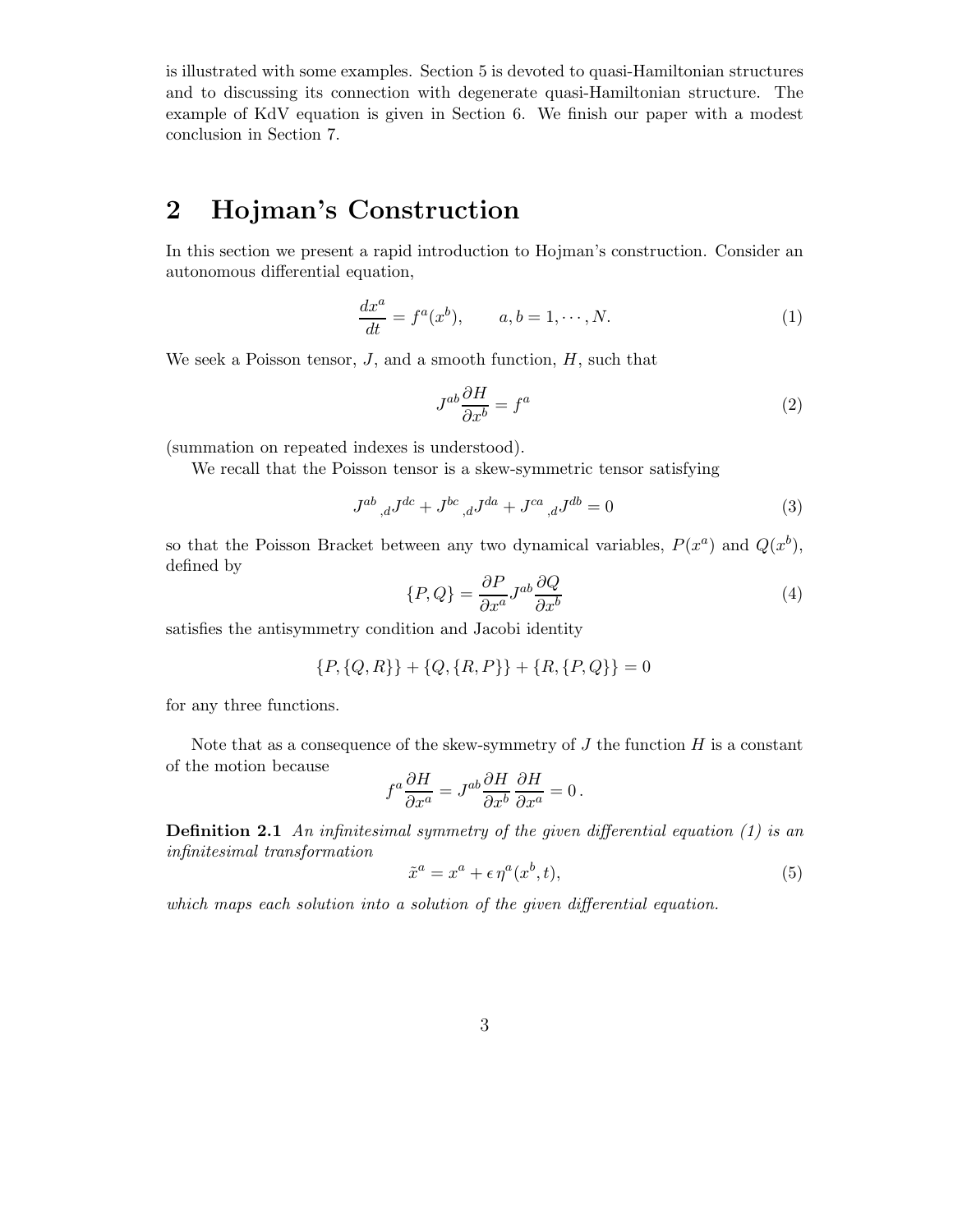It was shown by Lie (see e.g.  $[13, 15, 22]$ ) that the condition for such a transformation to be a symmetry is the existence of a function  $\lambda(x,t)$  such that  $\eta$  satisfies

$$
\partial_t \eta^a + \eta^a_{\ b} f^b - f^a_{\ b} \eta^b = \lambda(x, t) f^a(x) \quad \forall a = 1, \dots, N. \tag{6}
$$

It is to be remarked that given an infinitesimal symmetry we can define new infinitesimal symmetries just replacing  $\eta^a(x,t)$  by  $\bar{\eta}^a(x,t) = \eta^a(x,t) + \mu(x,t) f^a(x)$ . In fact

$$
\partial_t \bar{\eta}^a + \bar{\eta}^a{}_{,b} f^b - f^a{}_{,b} \bar{\eta}^b = \partial_t \eta^a + \eta^a{}_{,b} f^b - f^a{}_{,b} \eta^b + f^a \partial_t \mu + \mu f^a{}_{,b} f^b + \mu_{,b} f^a f^b - f^a{}_{,b} \mu f^b
$$

and therefore

$$
\partial_t \bar{\eta}^a + \bar{\eta}^a{}_{,b} f^b - f^a{}_{,b} \bar{\eta}^b = (\lambda + \partial_t \mu + \mu_b f^b) f^a \quad \forall a = 1, \dots, N,
$$

i.e., the infinitesimal transformation defined by  $\bar{\eta}^a$  is also a symmetry of the given autonomous system. In particular, if  $\lambda(x,t)$  in (6) reduces to a real number, we can choose  $\mu = -\lambda t$  and then  $\bar{\eta}^a = \eta^a - \lambda t f^a$  is an infinitesimal symmetry for which the right hand side of (6) vanishes.

In the framework of autonomous systems in which no time-reparametrization is allowed the function  $\lambda$  appearing in (6) must be zero.

Moreover, if the function  $K(x^b, t)$  is a constant of the motion and the infinitesimal transformation (5) is a symmetry, then

$$
\tilde{x}^a = x^a + \epsilon K(x^b, t) \eta^a(x^b, t), \quad a = 1, \dots, N,
$$

is also an infinitesimal symmetry. In fact, if  $\tilde{\eta}^a = K \eta^a$ , then

$$
\partial_t \tilde{\eta}^a + \tilde{\eta}^a{}_{,b} f^b - f^a{}_{,b} \tilde{\eta}^b = K \left( \partial_t \eta^a + \eta^a{}_{,b} f^b - f^a{}_{,b} \eta^b \right) + \eta^a \left( \partial_t K + K_{,b} f^b \right) = 0 \,.
$$

**Definition 2.2** The deformation K of a function  $H(x^a)$  corresponding to the infinitesimal transformation (5) is given by

$$
K \equiv \frac{\partial H}{\partial x^a} \eta^a. \tag{7}
$$

Note that, if the function  $H(x^a)$  is a constant of the motion given by (1), then the deformation  $K$  of  $H$  along an infinitesimal symmetry of the given system of differential equations is also a constant of the motion because

$$
\frac{\partial K}{\partial t} + \frac{\partial K}{\partial x^a} f^a = \frac{\partial H}{\partial x^a} \frac{\partial \eta^a}{\partial t} + \frac{\partial^2 H}{\partial x^a \partial x^b} f^b \, \eta^a + \frac{\partial H}{\partial x^a} \frac{\partial \eta^a}{\partial x^b} f^b
$$

and using (6) we find

$$
\frac{\partial K}{\partial t} + \frac{\partial K}{\partial x^a} f^a = \frac{\partial H}{\partial x^a} (\lambda f^a + f^a{}_{,b} \eta^b) + \frac{\partial^2 H}{\partial x^a \partial x^b} f^b \eta^a = \lambda f^a \frac{\partial H}{\partial x^a} + \eta^b \frac{\partial}{\partial x^b} \left( f^a \frac{\partial H}{\partial x^a} \right) = 0.
$$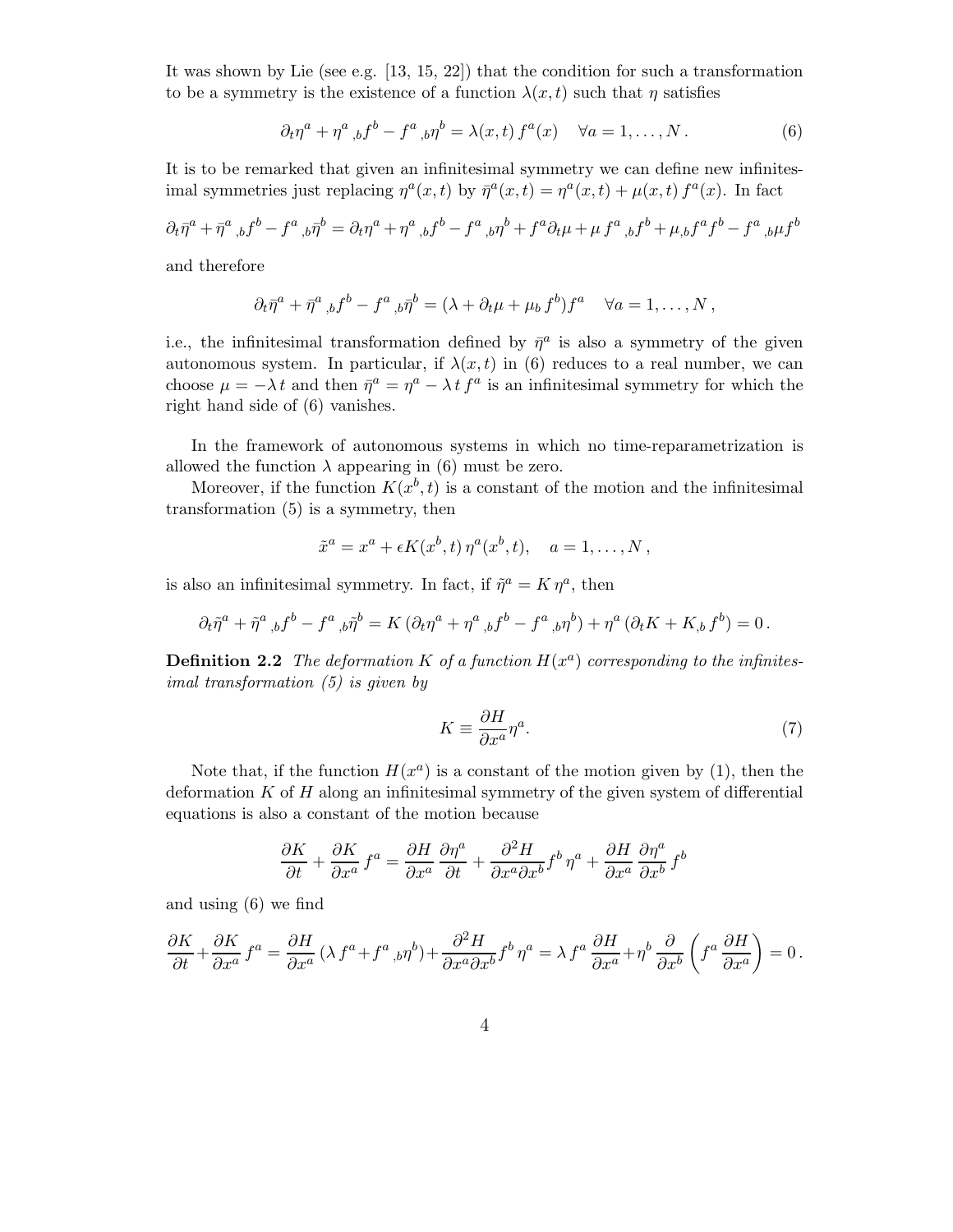**Theorem 2.3** Let (5) be an infinitesimal symmetry of the autonomous system (1) and  $H(x^b)$  be a constant of the motion for evolution such that its deformation K does not vanish. Then

$$
J^{ab} = \frac{1}{K} (f^a \eta^b - f^b \eta^a) \tag{8}
$$

is a Poisson structure for such a dynamics and the system is Hamiltonian with Hamiltonian  $H$ . Here  $K$  is the deformation of  $H$  along the infinitesimal transformation.

The matrix  $J^{ab}$  for a nonvanishing K is a Poisson matrix such that

$$
J^{ab}\frac{\partial H}{\partial x^b} = \frac{1}{K}(f^a \eta^b - f^b \eta^a) \frac{\partial H}{\partial x^b} = f^a.
$$
 (9)

# 3 Geometrical description of Hojman's construction

In the geometric approach to ordinary differential equations the autonomous system (1) is replaced by a vector field  $\Gamma$  in a manifold M with a local coordinate expression

$$
\Gamma = f^a(x) \frac{\partial}{\partial x^a}.
$$
\n(10)

Its integral curves are solution of (1). An infinitesimal symmetry of the system is given by a vector field  $X \in \mathfrak{X}(M)$  with a local coordinate expression

$$
X = \eta^a \, \frac{\partial}{\partial x^a}
$$

such that  $[X, \Gamma] = 0$ .

A Poisson structure on a manifold M is a bivector field  $\Pi$  satisfying  $[\Pi, \Pi] = 0$ , where [ $\cdot$ , ·] is the Schouten Bracket. Such a bivector field provides us with a  $C^{\infty}(M)$ linear map  $\widehat{\Pi}$ :  $\bigwedge^1(M) \to \mathfrak{X}(M)$  of the set of 1-forms in M into that of vector fields by means of  $\langle \beta, \hat{\Pi}(\alpha) \rangle = \Pi(\alpha, \beta)$ . The Poisson bracket of two functions  $f_1, f_2 \in C^{\infty}(M)$ associated to Π is defined as  ${f_1, f_2} = \Pi(df_1, df_2)$  and the vanishing of the Schouten Bracket demonstrates the Jacobi identity of the Poisson Bracket [16, 20, 23, 25].

We recall that the Schouten bracket  $[\cdot, \cdot]$  is the unique extension of the Lie bracket of vector fields to the exterior algebra of multivector fields, making it into a graded Lie algebra (the grading in this algebra is given by the ordinary degree as multivectors minus one). Given a multivector field V on M, the linear operator  $[V, \cdot]$  defined a derivation on the exterior algebra of multivector fields on  $M$ , the degree of which is the ordinary degree of V. In particular, if  $V = X \wedge Y$  is a monomial bivector field, then

$$
[V, V] = 2X \wedge Y \wedge [X, Y]. \tag{11}
$$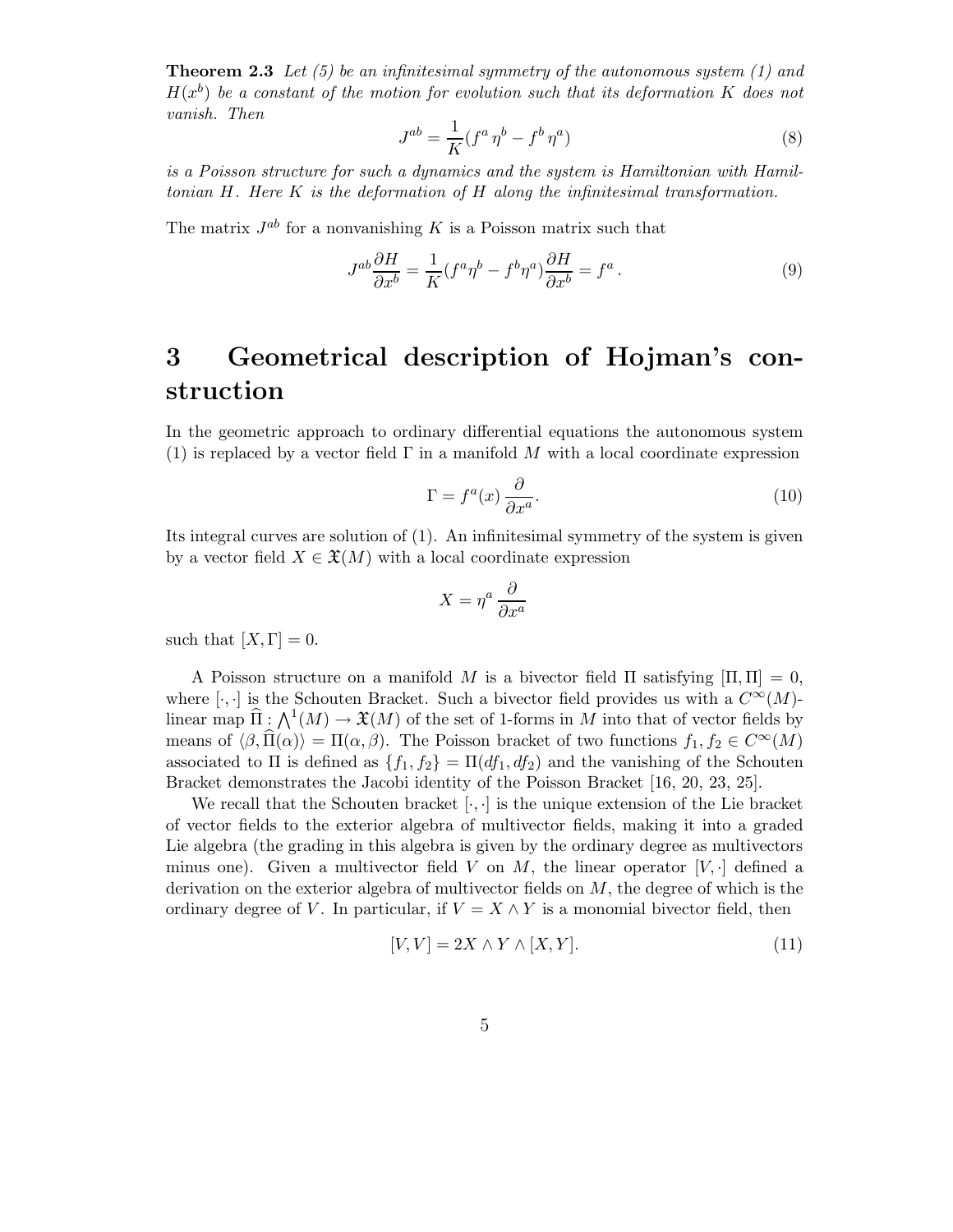**Proposition 3.1** i) If the vector fields X and Y generate a two-dimensional integrable distribution, then  $V = X \wedge Y$  is a Poisson bivector.

ii) If the vector field X together with the dynamical vector field  $\Gamma$  generate a twodimensional integrable distribution, then  $\Pi = \Gamma \wedge X$  is a Poisson bivector.

iii) If X and Y are two commuting vector fields in M, then  $V = X \wedge Y$  is a Poisson bivector.

iv) In particular, if X is an infinitesimal symmetry of  $\Gamma$ , then  $\Pi = \Gamma \wedge X$  is a Poisson bivector field.

**Proof:** i) is a consequence of the above-mentioned relation (11). Then ii) and iii) are particular cases of  $i$ ) and  $iv$ ) is a particular case of  $iii$ ).

Note that the bivector field  $\Pi = \Gamma \wedge X$  is of rank two and therefore degenerate when dim  $M$  is higher than two. Moreover in this case, if  $f$  is a constant of the motion for Γ,  $f \Gamma \wedge X$  is a Poisson bivector too because then f X would also be a symmetry of Γ. Similarly, if the function f is such that  $Xf = 0$ , then  $f \Gamma \wedge X$  is also a Poisson bivector.

If  $H \in C^{\infty}(M)$  is a function in a Poisson manifold  $(M,\Pi)$ , then  $\Gamma = -\widehat{\Pi}(dH)$  is said to be the Hamiltonian vector field corresponding to the Hamiltonian function  $H$ . This vector field, Γ, satisfies  $\mathcal{L}_{\Gamma}\Pi = 0$ , which is equivalent to  $\mathcal{L}_{\Gamma}\Pi = 0$ .

When X is an infinitesimal symmetry of Γ, the bivector field  $\Pi = \Gamma \wedge X$  is a Poisson bivector such that

 $\mathcal{L}_{\Gamma}\Pi=0$ 

because

$$
\mathcal{L}_{\Gamma}\Pi = [\Gamma, \Gamma] \wedge X + \Gamma \wedge [\Gamma, X] = 0.
$$

**Definition 3.2** A vector field  $\Gamma$  on a Poisson manifold is called quasi-Hamiltonian if there exists a nowhere-vanishing function K such that  $K \Gamma$ , is a Hamiltonian vector field:

$$
K\,\Gamma = -\widehat{\Pi}(dH) \qquad H \in C^{\infty}(M). \tag{12}
$$

 $\Box$ 

If M is connected, then K must be either everywhere positive or everywhere negative.

The geometric version of the result of Hojman given in [12] is the following:

**Theorem 3.3** Let  $X \in \mathfrak{X}(M)$  be an infinitesimal symmetry of the dynamical vector field  $\Gamma$  and  $H \in C^{\infty}(M)$  a constant of the motion for evolution. Then the vector field  $\Gamma$ is quasi-Hamiltonian with respect to the Poisson structure  $\Pi = \Gamma \wedge X$ . Moreover, if the deformation of H along X is a nowhere vanishing function, then  $J = (1/K)$  II is also a Poisson structure and the vector field  $\Gamma$  is the Hamiltonian vector field determined by  $H$  and  $J$ .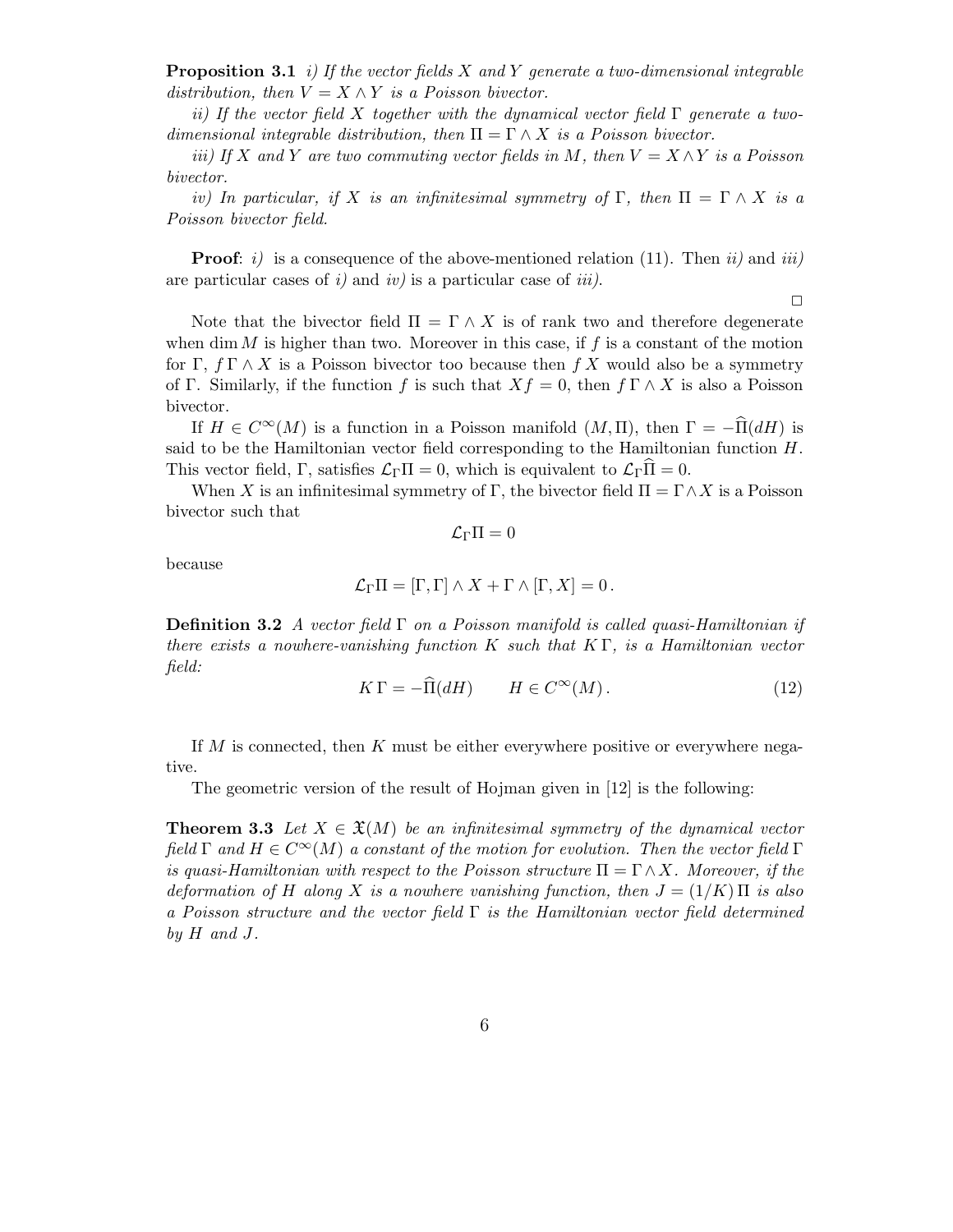**Proof:** If  $\Pi = \Gamma \wedge X$ , then

$$
-\widehat{\Pi}(dH) = -(\Gamma H) X + (XH)\Gamma = K\Gamma,
$$

while, as K is a constant of motion, the bivector,  $J = (1/K)$   $\Pi$ , is also a Poisson vector and then

$$
-\tilde{J}(dH) = \Gamma.
$$

One of the most important advantages of this coordinate-free presentation is that proofs are also valid for infinite-dimensional manifolds and the results of this theorem are used below in the infinite-dimensional case. As far as the coordinate dependence is concerned note that the components of  $J$  are those of  $(8)$ . It is also to be remarked that one can generate constants of motion by recursive applications of the vector field X on H, i.e.,  $(X^nH)$ , because they are also constants of motion. These yield many quasi-Hamiltonian structures.

We can also construct Poisson bivectors for dynamics of rank higher than two when not only one infinitesimal symmetry,  $X_1$ , is known but three of them,  $X_1, X_2, X_3$ , independent and commuting among themselves. In fact, as  $[X_2, X_3] = 0, X_2 \wedge X_3$  is a Poisson bivector which is compatible with  $\Gamma \wedge X_1$  because

$$
[\Gamma \wedge X_1, X_2 \wedge X_3] = [\Gamma \wedge X_1, X_2] \wedge X_3 + X_2 \wedge [\Gamma \wedge X_1, X_3],
$$

then

$$
[\Gamma \wedge X_1, X_2 \wedge X_3] = [\Gamma, X_2] \wedge X_1 \wedge X_3 + \Gamma \wedge [X_1, X_2] \wedge X_3 + X_2 \wedge [\Gamma, X_3] \wedge X_1 + X_2 \wedge \Gamma \wedge [X_1, X_3]
$$

and all terms on the right hand side vanish. The bivector field  $\Gamma \wedge X_1 + X_2 \wedge X_3$  is therefore a Poisson bivector field and, as  $\mathcal{L}_{\Gamma}([X_2, X_3]) = 0$ , it is also admissible for Γ.

Consider the geometric theory from the  $t$ -dependent approach. The time  $t$  plays the same role as the usual coordinates and curves obtained by reparametrization are to be considered as equivalent curves. This amounts to considering a new system replacing (1),

$$
\begin{cases}\n\frac{dx^a}{d\tau} = f^a(x^b), & a, b = 1, \cdots, N, \\
\frac{dt}{d\tau} = 1\n\end{cases}
$$

or even better the family of systems

$$
\begin{cases}\n\frac{dx^a}{d\tau} = \lambda(x^b, t) f^a(x^b), & a, b = 1, \dots, N, \\
\frac{dt}{d\tau} = \lambda(x^b, t)\n\end{cases}
$$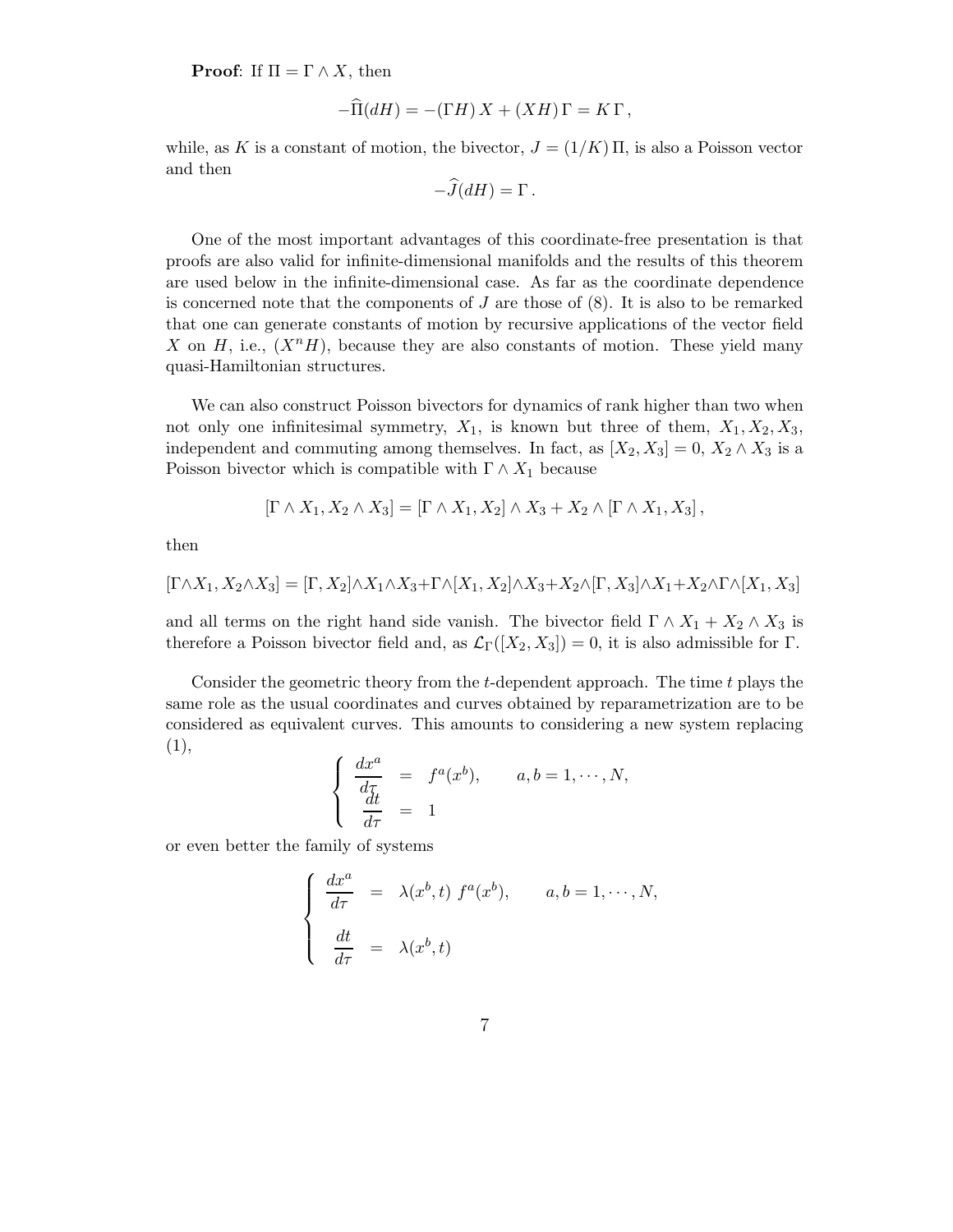for any nonvanishing arbitrary function  $\lambda$ . In other words the relevant object is not the vector field in the space M anymore but the one-dimensional distribution in  $M \times \mathbb{R}$ generated by the vector field

$$
\Gamma = \frac{\partial}{\partial t} + f^a(x) \frac{\partial}{\partial x^a}.
$$
\n(13)

Infinitesimal symmetries of the system are given by vector fields Y preserving the distribution, i.e., there exists a function  $\lambda(x^b, t)$  such that

$$
[\Gamma, Y] = \lambda \Gamma. \tag{14}
$$

If Y is an infinitesimal symmetry, then for each function  $\mu(x^b, t)$  the vector field  $Y + \mu \Gamma$  is also a symmetry because

$$
[\Gamma, Y + \mu \Gamma] = [\Gamma, Y] + (\Gamma \mu) \Gamma = (\lambda + \Gamma \mu) \Gamma.
$$

In particular, when  $\lambda$  reduces to a real number, it suffices to take  $\mu = -\lambda t$  in order to obtain

$$
[\Gamma, Y - \lambda t \Gamma] = 0.
$$

# 4 Partial differential equations and classical field theory

In the case of an infinite-dimensional system corresponding to a classical field ordinary differential equations are replaced by partial differential equations. The superscripts  $i$ are replaced by the continuous variable  $x$  and the manifold  $M$  is replaced by a Banach space  $\mathbb F$  of functions  $u(x)$  (for instance a  $\mathcal L^2(\mathbb R,\mu)$ ). Functions on M become now functionals  $F[u]$  on such subset of functions and their derivatives and in particular we are interested in functionals like

$$
G[u] = \int_{\mathbb{R}} dx \; \mathcal{G}(u, u_x, \dots, u_{xx\cdots x}).
$$

They constitute an associative and commutative algebra. Vector fields appear now as derivations of such an algebra.

The functional derivative of a functional G in the  $\eta$  direction is

$$
dG[u](\eta) = \int_{\mathbb{R}} \frac{\delta \mathcal{G}}{\delta u(x)} \eta(x) dx, \tag{15}
$$

where

$$
\frac{\delta \mathcal{G}}{\delta u(x)} = \frac{\partial \mathcal{G}}{\partial u} - \frac{\partial}{\partial x} \left( \frac{\partial \mathcal{G}}{\partial u_x} \right) + \frac{\partial^2}{\partial x^2} \left( \frac{\partial \mathcal{G}}{\partial u_{xx}} \right) + \cdots.
$$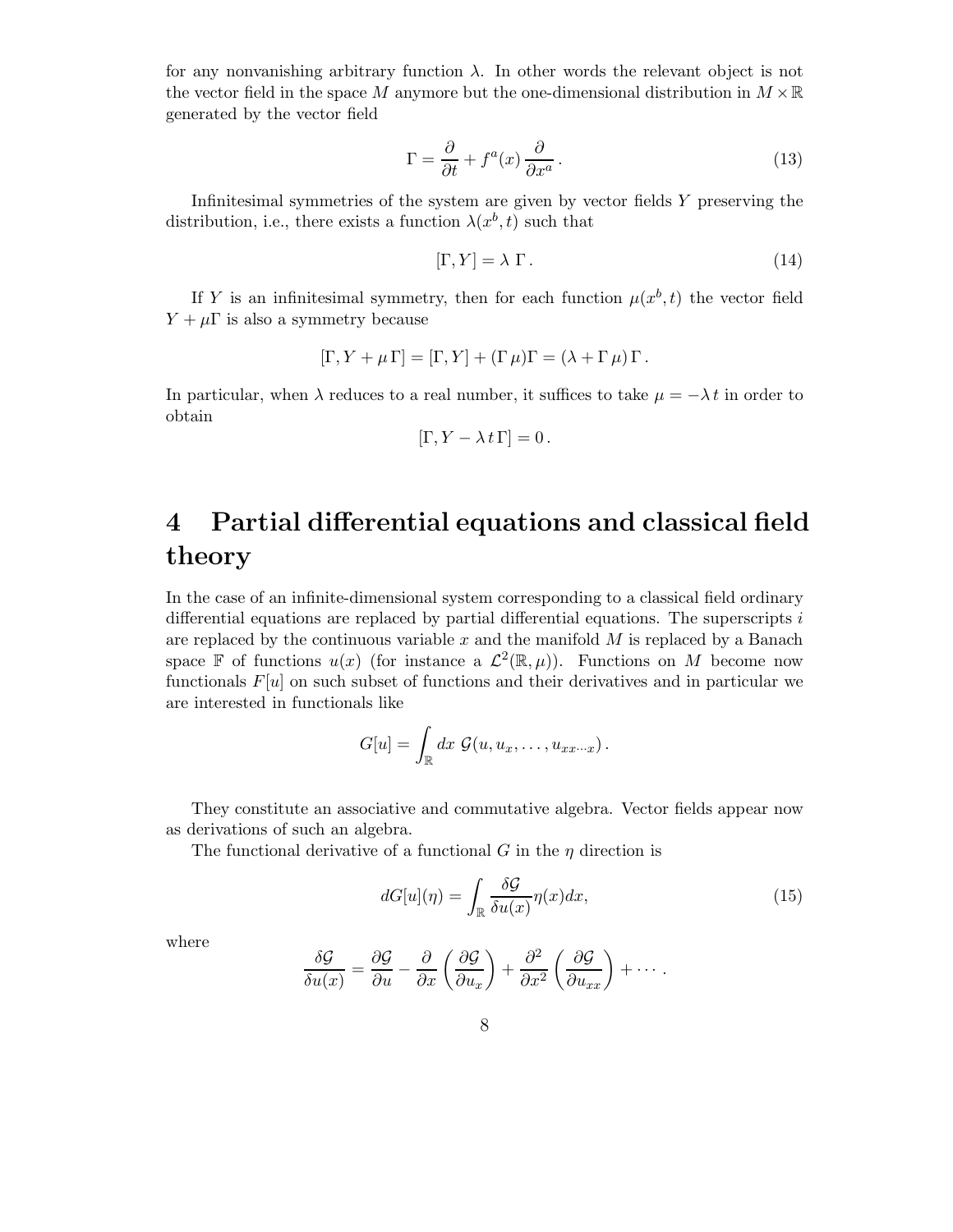All the structures appearing in finite-dimensional dynamical systems can be translated to this new framework and play a similar rôle. For instance vector fields are written as

$$
Y[u] = \int_{\mathbb{R}} dx \ \mathcal{Y}(u, u_x, \dots, u_{x \cdots x}) \frac{\delta}{\delta u(x)}.
$$
 (16)

Infinitesimal transformations are described by vector fields like (16) while differential equations describing time evolution as

$$
u_t = \mathcal{F}(u, u_x, \dots, u_{x \cdots x}) \tag{17}
$$

are described by the vector field

$$
\Gamma[u] = \int_{\mathbb{R}} dx \ \mathcal{F}(u, u_x, \dots, u_{x \cdots x}) \frac{\delta}{\delta u(x)}.
$$
 (18)

As in the finite-dimensional case the infinitesimal transformation (16) is said to be a symmetry of the dynamics given by (18) if there exists a function  $\lambda$  such that  $[\Gamma, Y] =$  $\lambda \Gamma$  and in this case for any function  $\mu$  the infinitesimal transformation determined by  $Y + \mu \Gamma$  is a symmetry too. Moreover, if  $\lambda$  reduces to a real number, then  $Y - \lambda \Gamma$  is such that  $[\Gamma, Y] = 0$ .

Similarly bivector fields are given by

$$
\Pi[u] = \int_{\mathbb{R}^2} dx \ dy \ J(x, y, [u]) \ \frac{\delta}{\delta u(x)} \wedge \frac{\delta}{\delta u(y)} \tag{19}
$$

which allow one to define a skew-symmetric bilinear bracket in the space of functionals by

$$
\{P,Q\}[u] \equiv \int_{\mathbb{R}^2} \frac{\delta \mathcal{P}}{\delta u(x)} J(x,y,[u]) \frac{\delta \mathcal{Q}}{\delta u(y)} dx dy \tag{20}
$$

and the bivector field is said to be a Poisson bivector if the Jacobi identity holds for any three functionals. Given such a Poisson bivector and choosing a Hamiltonian

$$
H[u] = \int_{\mathbb{R}} \mathcal{H}(u, u_x, \ldots) \, dx
$$

one obtains the time evolution which is given by

$$
u_t(x) = \{u(x), H\} = \int_{\mathbb{R}} dy \ J(x, y, [u]) \frac{\delta H}{\delta u(y)}.
$$
 (21)

The theory developed for finite-dimensional systems generalizes easily to this more general context by the replacement of partial derivatives by variational derivatives. As a specific example of the procedure described so far we use the KdV equation (see e.g. [9]). The equation of motion is

$$
u_t + uu_x + u_{xxx} = 0 \tag{22}
$$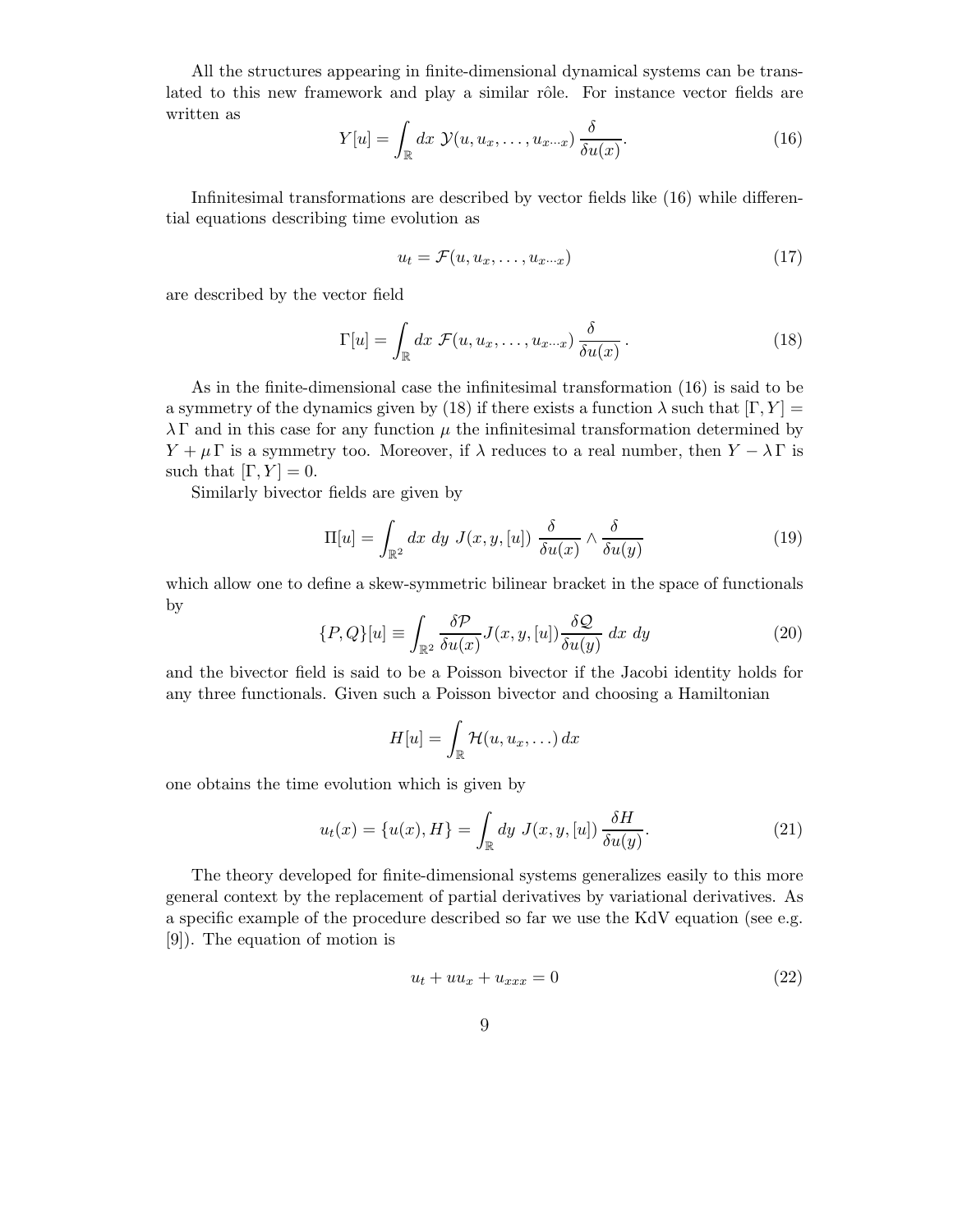or written in a different way

$$
u_t = -uu_x - u_{xxx}
$$

which corresponds to  $(1)$  with the following choice for the function  $f$  (only one component) appearing in such equation:

$$
f \equiv -u_{xxx} - uu_x. \tag{23}
$$

In other words the dynamics is given by the vector field

$$
\Gamma[u] = \int_{\mathbb{R}} dx \, \left(-u_{xxx} - uu_x\right) \frac{\delta}{\delta u(x)} \,. \tag{24}
$$

It is easy to check that the time-independent infinitesimal transformation defined by the function

$$
\eta_0 = -2u - xu_x \tag{25}
$$

is an infinitesimal symmetry of  $(22)$ . In fact, if X is the vector field

$$
X[u] = \int_{\mathbb{R}} dx \, (-2u - xu_x(x)) \, \frac{\delta}{\delta u(x)}
$$

and  $\Gamma$  is given by (24), then, as

$$
\frac{\delta}{\delta u(x)}(-u_{xxx}-uu_x)=0, \qquad \frac{\delta}{\delta u(x)}(-2u-xu_x)=-1,
$$

we obtain that

$$
[X,\Gamma][u] = \left[ \int_{\mathbb{R}} dx \, \left( -2u - xu_x(x) \right) \frac{\delta}{\delta u(x)}, \int_{\mathbb{R}} dx \, \left( -u_{xxx} - uu_x \right) \frac{\delta}{\delta u(x)} \right] = \Gamma[u].
$$

Consequently the transformation given by

$$
\eta = -2u - xu_x - t(u_{xxx} + uu_x),\tag{26}
$$

which only differs in the addition of an appropriate term proportional to  $f$ , is a strict infinitesimal symmetry, i.e.,  $[\Gamma, Y] = 0$ .

Note that, if  $F[u]$  is the functional given by

$$
F[u] = \int_{\mathbb{R}} x u_x dx,
$$

then  $\Gamma F[u] = -1$  and therefore all vector fields of the family

$$
X_k[u] = \int_{\mathbb{R}} dx \, (-2u - kxu_x(x)) \, \frac{\delta}{\delta u(x)}
$$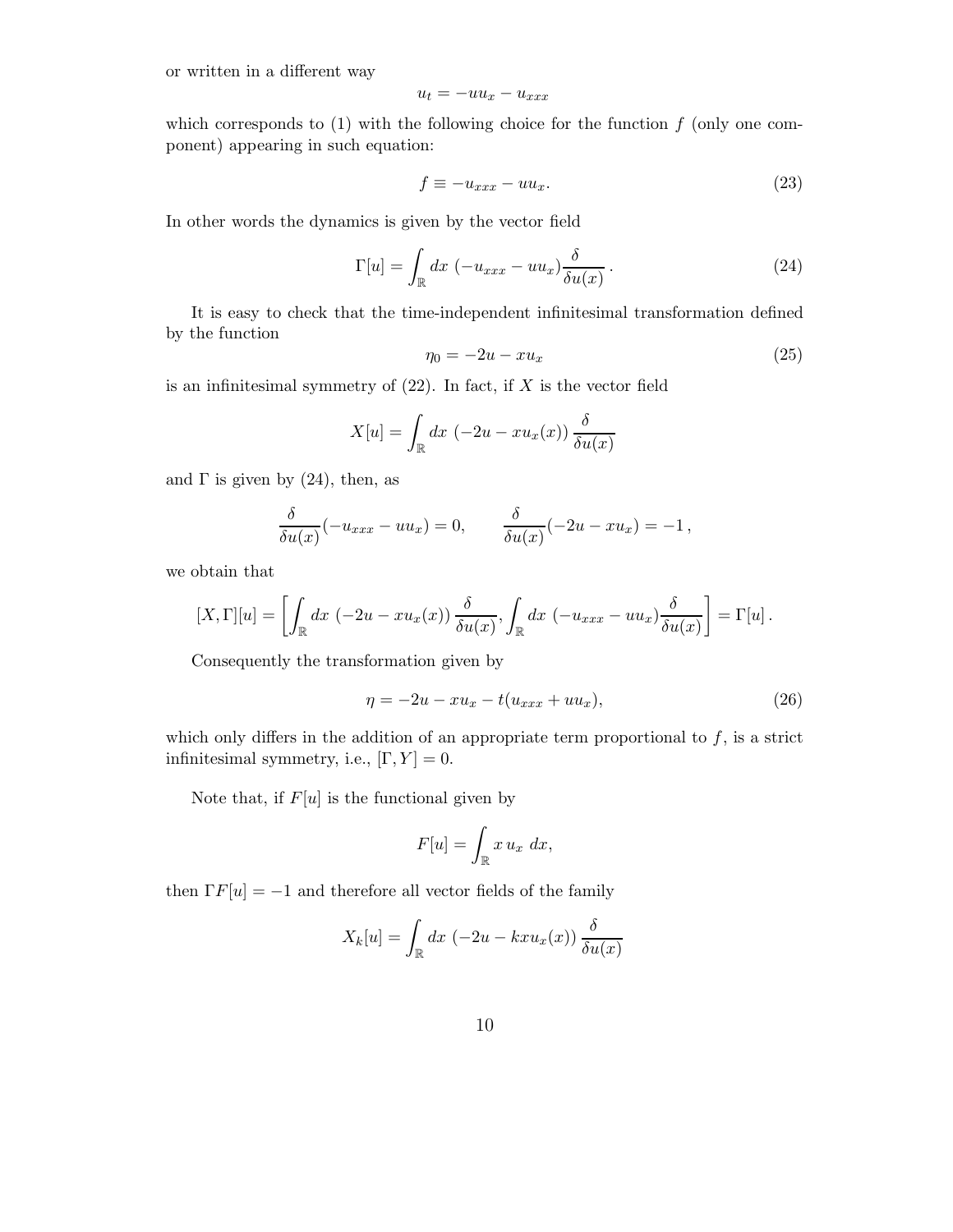are also infinitesimal symmetries of the dynamics. This is so because  $xu_x = d/dx(xu)$  –  $u$  and the functional

$$
M[u]=\int_{\mathbb{R}}u\,dx
$$

is a constant of the motion. The corresponding strict infinitesimal symmetry would be given by

$$
\eta_k = -2u + xu_x - (2 - k) t(u_{xxx} + uu_x).
$$

It has been proved in [9] that the functionals  $H_1$  and  $H_2$  defined by

$$
H_1[u] = \int_{\mathbb{R}} \left( -\frac{u_x^2}{2} + \frac{1}{3!}u^3 \right) dx , \qquad H_2[u] = \frac{1}{2} \int_{\mathbb{R}} u^2 dx
$$

are constants of the motion. Moreover it has been proved that the KdV equation admits two different Poisson structures for which the Hamiltonians are  $H_1$  and  $H_2$ .

The deformations  $K_1$  and  $K_2$  of the above mentioned functionals  $H_1$  and and  $H_2$ along  $\eta_0$  given by (25) are

$$
K_1[u] \equiv \int_{\mathbb{R}} \frac{\delta \mathcal{H}_1}{\delta u(x)} \eta_0 dx = -5H_1
$$
  
\n
$$
K_2[u] \equiv \int_{\mathbb{R}} \frac{\delta \mathcal{H}_2}{\delta u(x)} \eta_0 dx = -3H_2
$$
\n(27)

because

$$
\frac{\delta \mathcal{H}_1}{\delta u(x)} = \frac{1}{2}u^2 + u_{xx} , \qquad \frac{\delta \mathcal{H}_2}{\delta u(x)} = u
$$

and then

$$
K_1[u] \equiv \int_{\mathbb{R}} \left( \frac{1}{2} u^2 + u_{xx} \right) (-2u - xu_x) \, dx = \int_{\mathbb{R}} \left( -u^3 - 2uu_{xx} - xu_x \left( \frac{1}{2} u^2 + u_{xx} \right) \right) dx
$$

and having in mind that

$$
u_x\left(\frac{1}{2}u^2 + u_{xx}\right) = \frac{d}{dx}\left(\frac{1}{3!}u^3 + \frac{1}{2}u_x^2\right), \qquad u\,u_{xx} = \frac{d}{dx}(u\,u_x) - u_x^2
$$

an integration by parts shows us that

$$
\int_{\mathbb{R}} x u_x \left( \frac{1}{2} u^2 + u_{xx} \right) dx = - \int_{\mathbb{R}} \left( \frac{1}{3!} u^3 + \frac{1}{2} u_x^2 \right) dx, \qquad -2 \int_{\mathbb{R}} u u_{xx} dx = 2 \int_{\mathbb{R}} u_x^2
$$

and therefore

$$
K_1[u] = \int_{\mathbb{R}} \left[ -u^3 + 2u_x^2 + \left( \frac{1}{3!} u^3 + \frac{1}{2} u_x^2 \right) \right] dx = -5 H_1[u].
$$

In a similar way

$$
K_2[u] \equiv \int_{\mathbb{R}} \frac{\delta \mathcal{H}_2}{\delta u(x)} \eta \, dx = \int_{\mathbb{R}} u \, (-2u - xu_x) \, dx
$$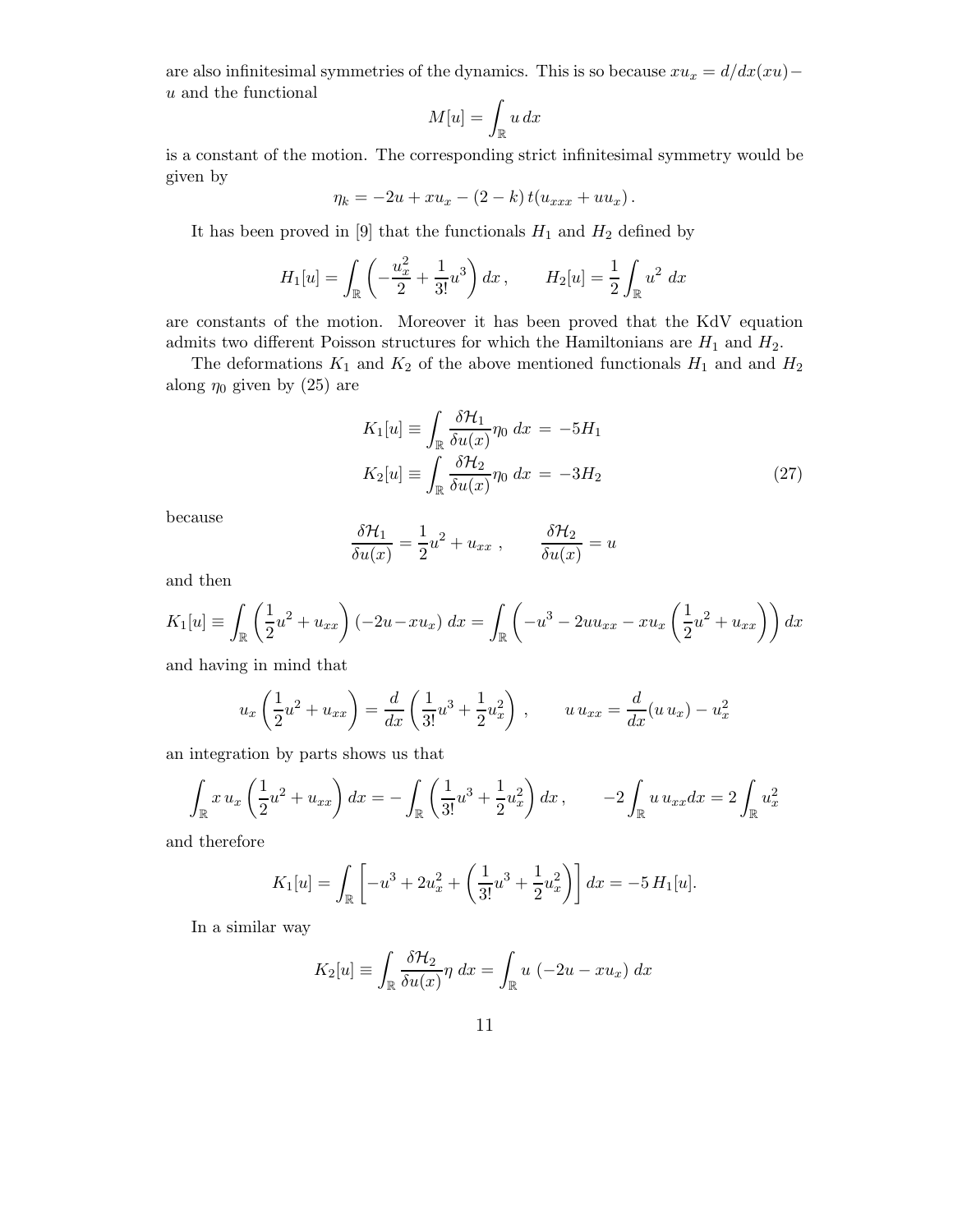and using integration by parts in the last term having in mind that  $u u_x = (1/2)d/dx(u^2)$ we obtain

$$
K_2[u] \equiv \int_{\mathbb{R}} \left( -2 + \frac{1}{2} \right) u^2 = -3H_2[u].
$$

The theory developed above for finite-dimensional systems also applies in this case. Therefore, given a differential equation like (17) for which an infinitesimal symmetry  $(16)$  and a constant of the motion H such that its deformation K does not vanish are known, then the bivector field (19), where

$$
J(x,y)[u] = \mathcal{F}(u(x))\mathcal{Y}(u(y)) - \mathcal{F}(u(y))\mathcal{Y}(u(x)),
$$
\n(28)

is a Poisson bivector and the dynamics is quasi-Hamiltonian. Moreover

$$
\{P,Q\}[u](z) \equiv \frac{1}{K(z)} \int_{\mathbb{R}^2} \frac{\delta \mathcal{P}}{\delta u(x)} \left[ \mathcal{F}(u(x)) \mathcal{Y}(u(y)) - \mathcal{F}(u(y)) \mathcal{Y}(u(x)) \right] \frac{\delta \mathcal{Q}}{\delta u(y)} dx dy,
$$
\n(29)

where  $K$  denotes the deformation of  $H$ , is also a Poisson Bracket and the dynamics is Hamiltonian with respect to this new Poisson structure with Hamiltonian function H.

**Theorem 4.1** Consider the infinitesimal transformation determined by  $\eta_0 = -2u$  $xu_x$  which is a symmetry of the KdV equation

$$
u_t + uu_x + u_{xxx} = 0
$$

and consider the functional  $H_1[u] = \int_{\mathbb{R}} u^2 dx$  which is a constant of the motion. Then the system is quasi-Hamiltonian with respect to the Poisson bivector field defined by

$$
J(y, z) = (u(y)u_x(y) + u_{xxx}(y))(2u(z) - zu_x(z)) - (2u(y) - yu_x(y))(u(z)u_x(z) + u_{xxx}(z))
$$

and, as  $H_1[u] = \int_{\mathbb{R}} u^2 dx$  is a constant of the motion,

$$
\{P,Q\}[u(z)] \equiv \frac{1}{u(z)} \int_{\mathbb{R}} \int_{\mathbb{R}} \frac{\delta P}{\delta u(x)} [(u(y)u_x(y) + u_{xxx}(y))(2u(z) - zu_x(z))
$$

$$
-(2u(y) - yu_x(y))(u(z)u_x(z) + u_{xxx}(z))] \frac{\delta Q}{\delta u(y)} dx dy
$$

also defines a Poisson structure such that the Hamiltonian flow corresponding to  $H_1$  is given by the KdV equation

$$
u_t + uu_x + u_{xxx} = 0.
$$

The theorem is a straightforward consequence of the theory we have developed and

$$
\frac{\delta H}{\delta u} = \int_{\mathbb{R}} u \, dx \, .
$$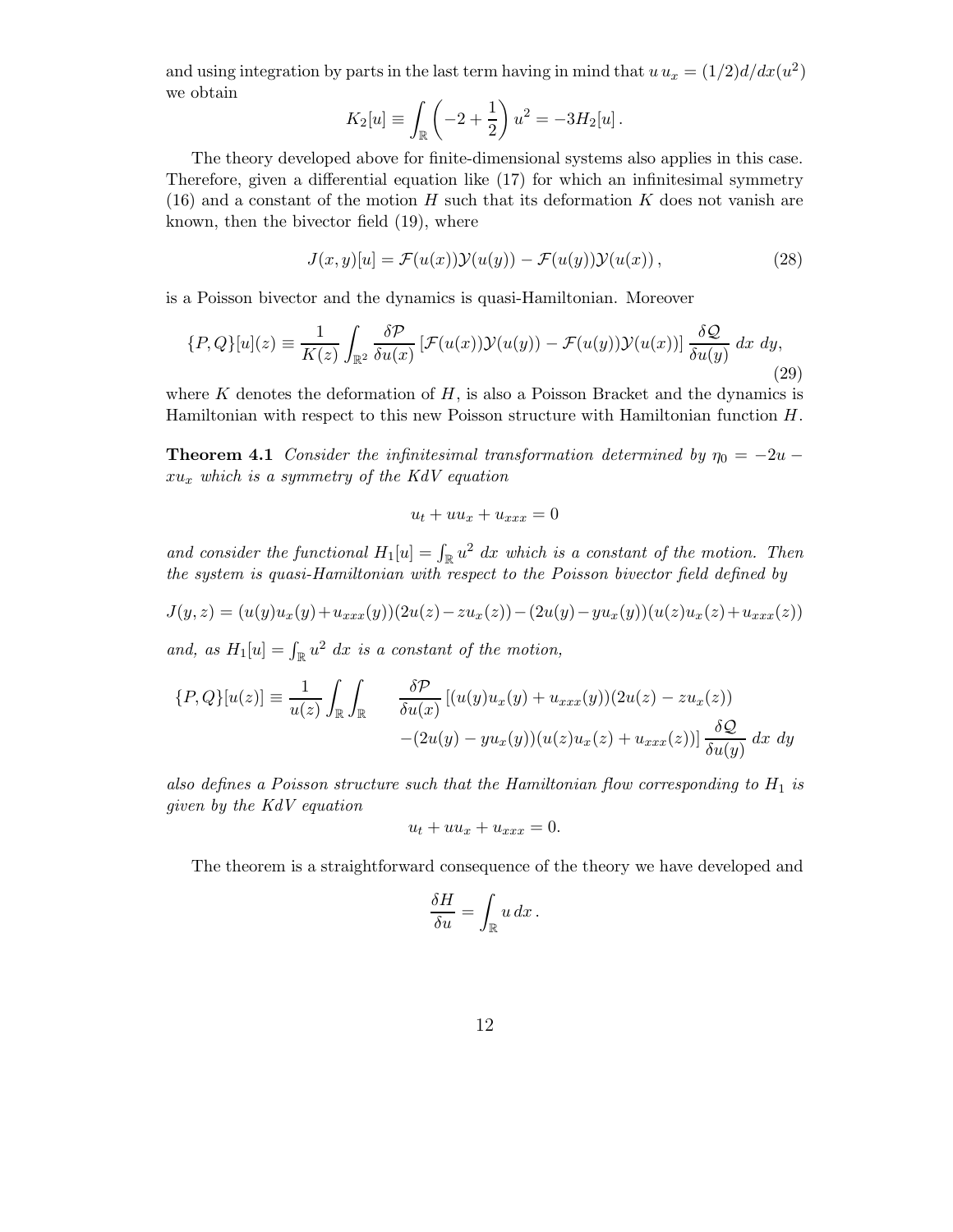# 5 Hamiltonization of quasi-Hamiltonian dynamics

Let  $\Gamma$  be a vector field on a Poisson manifold  $(M,\Pi)$  which is quasi-Hamiltonian with respect to a Poisson bivector  $\Pi$ , i.e., there exists a nowhere-vanishing function  $K \in$  $C^{\infty}(M)$  such that K Γ is a Hamiltonian vector field:  $K\Gamma = -\Pi(dH)$ . Then, as it has been shown by Crampin and Sarlet [6], there is a Poisson bivector  $\Pi$  on  $M \times \mathbb{R}$  which projects onto  $\Pi$  and a vector field X, Hamiltonian with respect to  $\Pi$ , the restriction of which to the zero section of the bundle  $\pi : M \times \mathbb{R} \to \mathbb{R}$  is the given  $\Gamma$ . Such a bivector field is given by

$$
\widetilde{\Pi} = \Pi + (\Gamma + tX) \wedge \frac{\partial}{\partial t},\tag{30}
$$

where t is the coordinate on R and  $X = K^{-1} \hat{\Pi}(dK)$ . In fact they proved that the conditions for  $\hat{\Pi}$  to be Poisson again, i.e., the vanishing of the Schouten bracket,  $[\Pi, \Pi] = 0$ , yields

$$
\mathcal{L}_{\Gamma}\Pi = \Gamma \wedge X, \qquad \mathcal{L}_X\Pi = 0,
$$
\n(31)

and both requirements are satisfied if  $X = K^{-1} \hat{\Pi}(dK)$ .

Fortunately in the case we are analysing the fact that  $\Pi = \Gamma \wedge X$  with K a constant of motion is enough to assure that  $(1/K)\Pi$  is also a Poisson bivector and  $\Gamma$  is not only Hamiltonian with respect to Π but also Hamiltonian with respect to the new Poisson structure  $(1/K)\Pi$ . Therefore this Hamiltonizing process is unnecessary.

#### 6 Example: KdV equation

We can reproduce the Poisson structure of the KdV equation from our approach. We define the quasi-Hamiltonian vector field

$$
\Gamma = -\int (u_{xxx} + uu_x) \frac{\delta}{\delta u(x)}
$$
\n(32)

and the symmetry vector field

$$
X = \int (-2u(y) - yu_x(y)) \frac{\delta}{\delta u(y)}
$$
\n(33)

for the KdV equation.

We start with the variational formulation of the KdV. We introduce the Clebsch velocity potential  $u = v_x$ . The potential KdV is defined as

$$
v_t + \frac{1}{2}v_x^2 + v_{xxx} = 0.
$$
 (34)

It can be directly checked that the equations of motion can be obtained from the variational principle

$$
\delta I = 0, \qquad I = \int \mathcal{L} dt dx
$$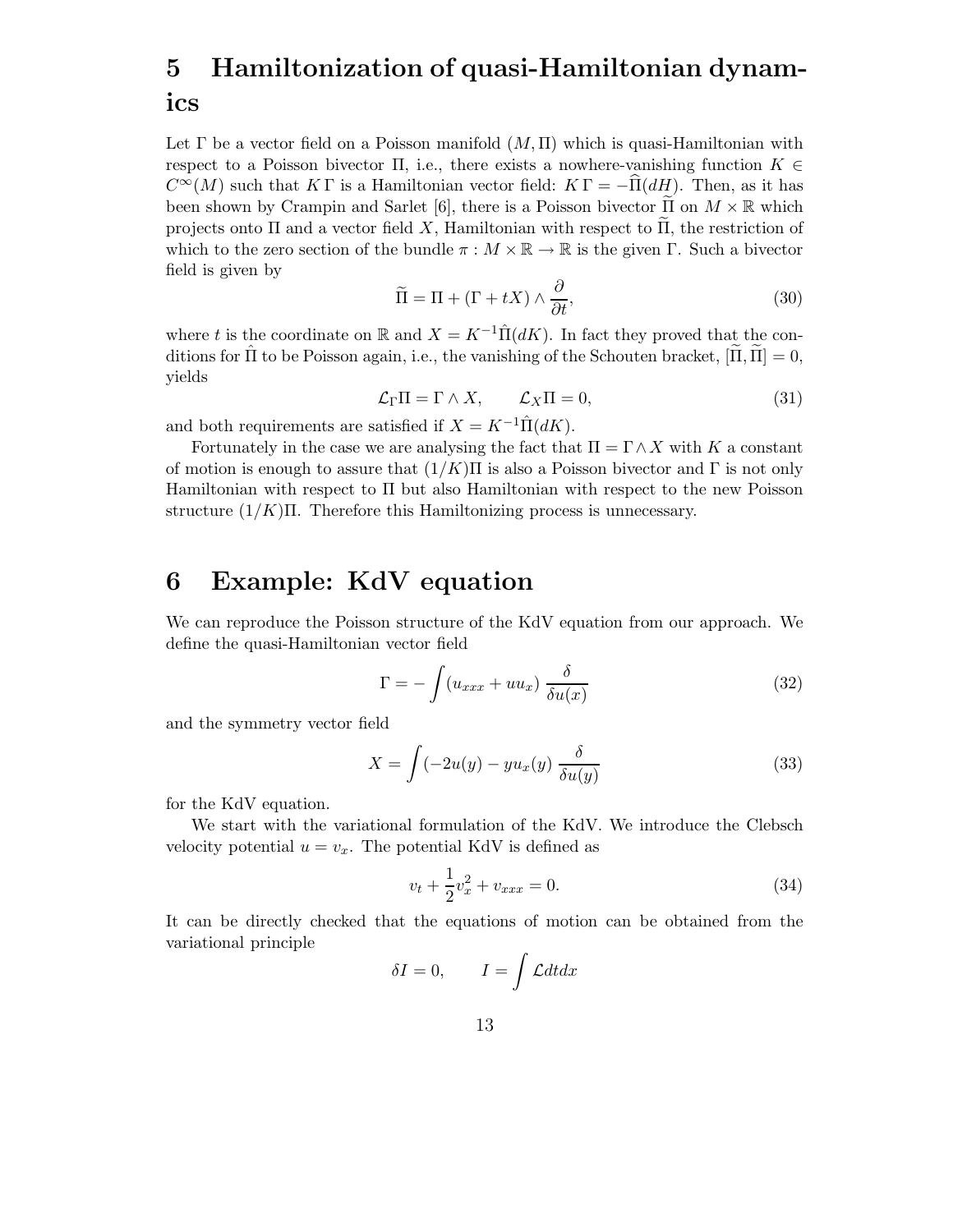with Lagrangian density

$$
\mathcal{L} = \frac{1}{2}v_t v_x + \frac{1}{6}v_x^3 - \frac{1}{2}v_{xx}^2.
$$
\n(35)

In fact corresponding to the Lagrangian density (35) we find

$$
\mathcal{H} = -\frac{1}{6}v_x^3 + \frac{1}{2}v_{xx}^2
$$
\n(36)

for Dirac's total Hamiltonian density of the KdV equation.

The first symplectic form of the KdV equation is defined as

$$
\omega = \delta v \wedge \delta v_x. \tag{37}
$$

It can be easily checked that  $\omega$  satisfies Hamilton's equation in the symplectic form

$$
i_{\tilde{\Gamma}}\omega = \delta \mathcal{H},\tag{38}
$$

where the vector field

$$
\tilde{\Gamma} = -\left(\frac{1}{2}v_x^2 + v_{xxx}\right)\frac{\delta}{\delta v} \tag{39}
$$

defines the flow for the potential KdV equation.

**Proposition 6.1** The quasi-Hamiltonian vector field  $\Gamma$  yields a Poisson bivector given by

$$
\Pi(x,y) = \int dx \, dy \, \phi(x)\psi(y) \, \frac{\delta}{\delta u(x)} \wedge \frac{\delta}{\delta u(y)},\tag{40}
$$

where  $\phi(x) = -(u_{xxx} + uu_x)$  and  $\psi(y) = (-2u + yu_y)$ . This exactly coincides with Hojman's definition of the Poisson structure of the KdV equation.

Proof: By direct computation.

 $\Box$ 

#### 7 Conclusion and Outlook

In this paper we have studied from the geometrical point of view Hojman's construction of Hamiltonian structures for dynamical systems in field theory without using Lagrangians. This geometrization has led to the clarification of several techniques of Hojman, which otherwise looked mysterious. We have established a close link between Hojman's construction and degenerate quasi-Hamiltonian structures studied by Crampin and Sarlet. A generalization of Hojman's construction for finding Poisson tensor to the construction of Nambu-Poisson tensor is given. What is required next is a careful study of bi-Hamiltonian structures associated to Hojman's construction and how they are connected to quasi-bi-Hamiltonian systems.

In future we will study the generalization of degenerate quasi-Hamiltonian structure. The obvious generalization will be towards the Nambu–Poisson direction [1]. Hopefully we will consider a quasi-Nambu-Hamiltonian structure in our forthcoming work.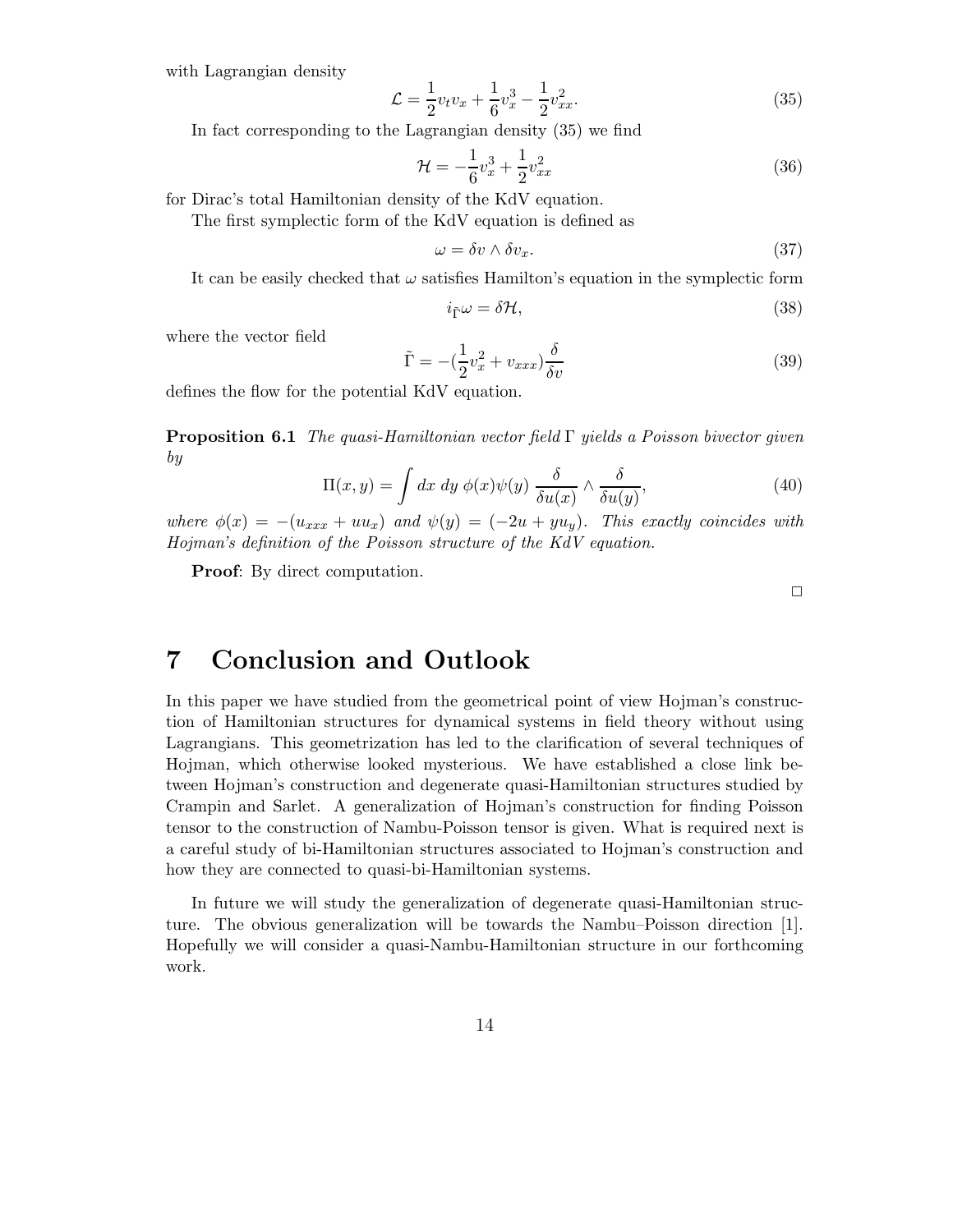Acknowledgement: JFC acknowledges financial support from research projects BFM2003-02532 and DGA-GRUPOS CONSOLIDADOS E24/1. PG thanks the Depatamento de Fisica Te˜orica de la Universidad de Zaragoza for its hospitality and acknowledges support from Max Planck Institute for Mathematics in the Sciences, Leipzig. Finally we thank Professor Peter Leach for carefully reading of the manuscript.

#### References

- [1] D. Alekseevskyand P. Guha, On decomposability of Nambu-Poisson tensor, Acta Math. Univ. Commenianae 65 (1996) 1–10.
- [2] J.F. Cariñena, L.A. Ibort, G. Marmo and A. Stern, *The Feynman problem and* the inverse problem for Poisson dynamics, Phys. Rep. 263 (1995) 153–212.
- [3] J.F. Cariñena and M.F. Rañada, *Poisson maps and canonoid transformations* for time-dependent Hamiltonian systems, J. Math. Phys. 30 (1989) 2258–66.
- [4] J.F. Cariñena and H. Figueroa, *Feynman problem in the noncommutative case*, J. Phys. A: Math. Gen. 39 (2006) 3763–3769.
- [5] M. Crampin, Constants of the motion in Lagrangian mechanics, Int. J. Theor. Phys. 16 (1977) 741–54.
- [6] M. Crampin and W. Sarlet, A class of nonconservative Lagrangian systems on *Riemannian manifolds*, J. Math. Phys.  $42$  (2001) 4313-4326.
- [7] M. Crampin and W. Sarlet, Bi-quasi-Hamiltonian systems, J. Math. Phys. 43 (2002) 2505–2517.
- [8] M. Crampin, W. Sarlet and G. Thompson, Bi-differential calculi, bi-Hamiltonian systems and conformal Killing tensors, J. Phys. A: Math. Gen. 33 (2000) 8755–8770.
- [9] A. Das, Integrable models, World Scientific Lecture Notes in Physics, Vol. 30, World Scientific Publishing Co., Inc., Teaneck, NJ, 1989
- [10] F.J. Dyson, Feynman's proof of the Maxwell equations, Am. J. Phys. 58 (1990) 209–211.
- [11] A. Gomberoff and S. Hojman, Non-standard construction of Hamiltonian structures, J. Phys. A: Math. Gen. 30 (1997) 5077–5084.
- [12] S. Hojman, The construction of a Poisson structure out of a symmetry and a conservation law of a dynamical system, J. Phys. A: Math. Gen. 29 (1996) 667–674.
- [13] S. Helgason, Invariant differential equations on homogeneous manifolds, Bull. Amer. Math. Soc. 83 (1977) 751–74.
- [14] M. Herrera and S. Hojman, Construction of alternative Hamiltonian structures for field equations, J. Phys. A: Math. Gen. 34 (2001) 6135–6141.